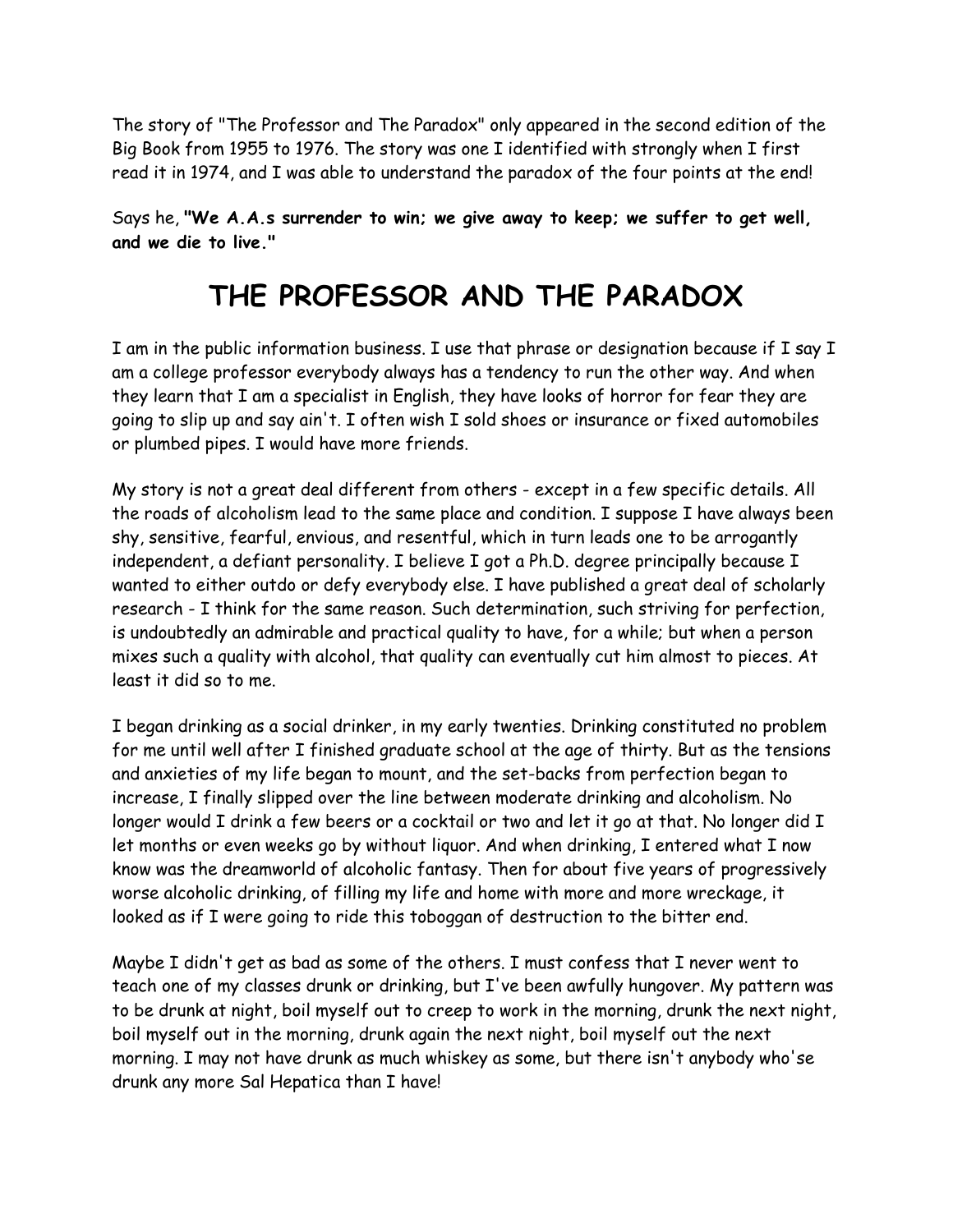Now there are all kinds of drunks: melancholy drunks, weeping drunks, travelling drunks, slap-happy and stupid drunks, and a number of other varieties. I was a self-aggrandizing and occasionally violent drunk. You wouldn't think a little fellow like me could do much damage, but when I'm drunk I'm pure dynamite. I'm not going into any of the details - the University can fire me yet!

I came to believe actually that life was not worth living unless I could drink. I was utterly miserable and sometimes desperate, living always with a feeling of impending calamity (I knew something was bound to "break loose"). And to do away with such a fear, I would try a little more drinking, with the inevitable result - for by this time one drink would set up in me that irresistible urge to take another and another until I was down or hungover and in trouble. In the hungover stage I would vow never to touch another drop, and then be drunk the next night.

I knew at least that there had to be some changes made. I tried to change the time and place and amount of my drinking. I tried to change my environment, my place of living - like most of us who at one time or another think that our trouble is geography rather than whiskey. I even entertained the idea of changing wives. I tried to change everything and everybody, except myself -- the only thing I could change.

**I did not know that it was physically impossible for me to drink moderately.** I did not know that my body's drinking machinery had worn out, and that the parts could not be replaced. I did not know that just one drink made it impossible for me to control my behavior and conduct and my future drinking. I did not know, in short, that I was powerless over alcohol. My family and my friends sensed or knew these things about me long before I did.

Finally, as with most of us in A.A., the crisis came. I realized I had a drinking problem which had to be solved. My wife and a close friend tried to persuade me to contact the only member of Alcoholics Anonymous we knew of in town. This I refused to do. But I agreed that I would stop drinking altogether, maintaining stoutly and sincerely that I could and would solve this problem "on my own." I would feel much better doing it that way, I insisted. I stayed sober for two entire weeks! Then I pitched a lulu of a terrible drunken affair in which I became violently insane. I also landed in the City Jail.

I don't know exactly what happened on this bender, but here are some things that did happen which I was told about subsequently. First, the officers who had come out to my house did not want to take me in - but I insisted! Also, I insisted that they wait in the living room while I went back to the bedroom and changed into my best and newest suit (with socks and tie to match), so that I would look nice in jail! I don't remember the ride downtown, but when I came to the jail corridor, I didn't like the looks of the little cage they were shoving me into, so I took issue about that with three officers and indulged in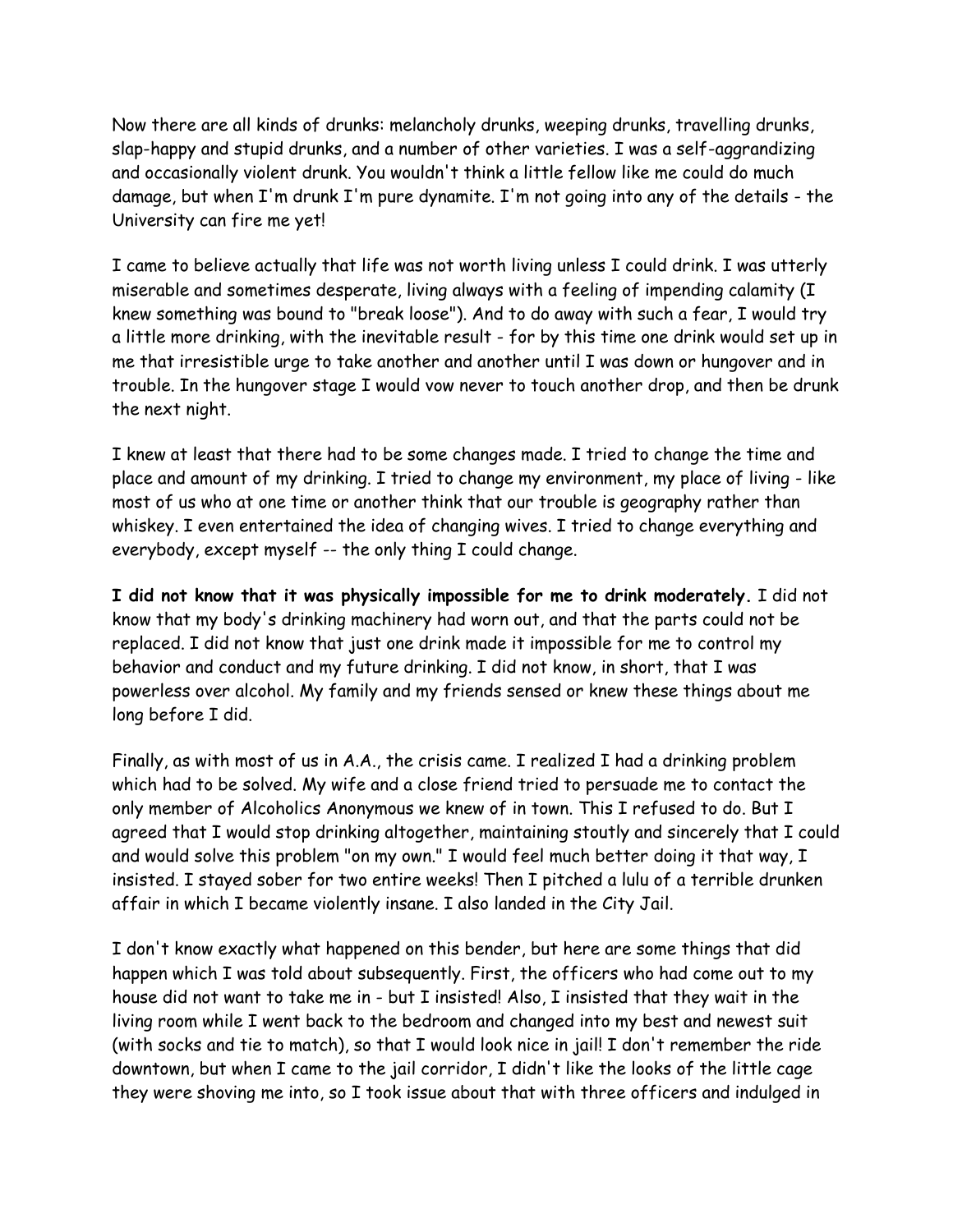some fisticuffs with all three of them at once -- each one of them twice my size and armed with a gun and a blackjack. Now what kind of thinking and acting is that? If that isn't insanity, or absurd grandiosity, or some sort of mental illness, what is it? Because I yelled so loud and made so much noise, I ended up downstairs under the concrete in a place they call solitary. (That's a fine place now isn't it? for a college professor to spend the night!)

Two days later I was willing to try A.A., which I had only vaguely heard of a few months before. I called at the home of the man who started the A.A. group in my town, and I went humbly with him to an A.A. meeting the following night.

As I look back, something must have happened to me during those two days. Some forces must have been at work which I do not understand. But on those two days - between jail and A.A. - something happened to me that had never happened before. I repeat, I don't know what it was. Maybe I had made a "decision" - just a part of Step Three (I had made lots of promises but never a decision) - though it seems to me that I was at the time too confused and fogged up to make much of one. Maybe it was the guiding hand of God, or (as we Baptists say) the Holy Spirit. I like to think that it was just that, followed by my own attempt to take the Twelve Steps to recovery. Whatever it was, I have been in A.A. and I have been dry ever since. That was more than six years ago.

A.A. does not function in a way which people normally expect it to. For example, instead of using our "will power," as everyone outside A.A. seems to think we do, we give up our wills to a Higher Power, place our lives in hands - invisible hands - stronger than ours. Another example: If twenty or thirty of us real drunks get away from home and meet in a clubroom downtown on Saturday night, the normal expectation is that all thirty of us will surely get roaring drunk, but it doesn't work out that way, does it? Or talking about whiskey and old drinking days (one would normally think) is sure to raise a thirst, but it doesn't work that way either, does it? Our program and procedures seem to be in many ways contrary to normal opinion.

And so, in connection with this idea, let me pass on what I consider the four paradoxes of how A.A. works. (A paradox, you probably already know, is a statement which is seemingly self-contradictory; a statement which appears to be false, but which, upon careful examination, in certain instances proves to be true.)

1. We **SURRENDER TO WIN.** On the face of it, surrendering certainly does not seem like winning. But it is in A.A. Only after we have come to the end of our rope, hit a stone wall in some aspect of our lives beyond which we can go no further; only when we hit "bottom" in despair and surrender, can we accomplish sobriety which we could never accomplish before. **We must, and we do, surrender in order to win.**